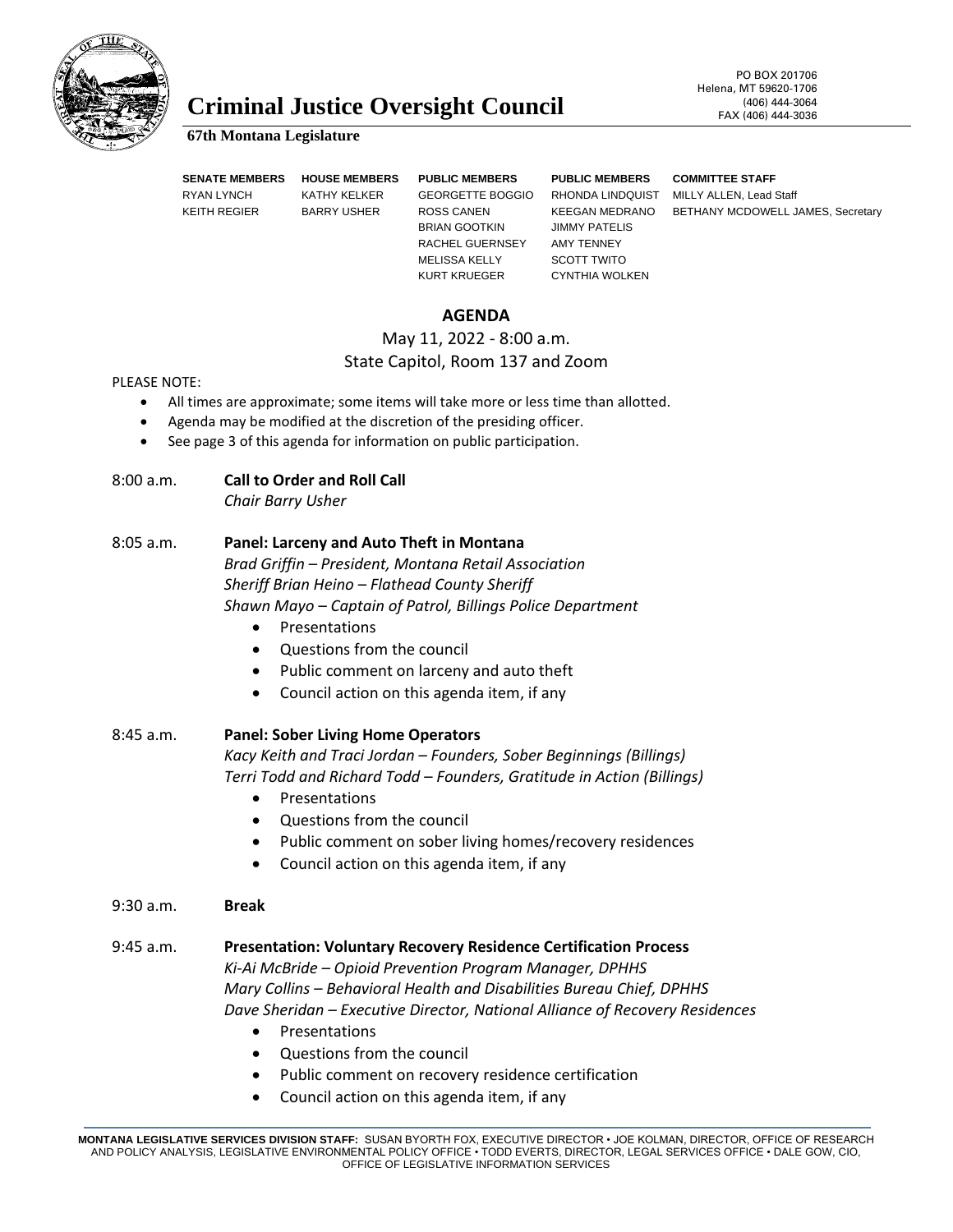#### 10:15 a.m. **Panel: HB 133 and Justice Reinvestment**

*Jed Fitch – Beaverhead County Attorney Leo Gallagher – Lewis and Clark County Attorney Kirsten Pabst – Missoula County Attorney Samm Cox – Butte-Silver Bow Chief Deputy County Attorney*

- Presentations
- Questions from the council
- Public comment on HB 133 and justice reinvestment
- Council action on this agenda item, if any

#### 11:00 a.m. **Council Legislation: Persistent Felony Offender Designation**

- Bill review *Scott Twito, Yellowstone County Attorney*
- Suggestions and questions from the council *Milly Allen, Researcher*
- Public comment on this legislation
- Council action on this agenda item, if any

#### 11:30 p.m. **Lunch**

# 1:00 p.m. **Panel: ASAM Level 3 Chemical Dependency Treatment**  *Mary Windecker – Executive Director, Montana Behavioral Health Alliance Lenette Kosovich – CEO, Rimrock Foundation*

- Presentations
- Questions from the council
- Public comment on chemical dependency treatment in Montana
- Council action on this agenda item, if any
- 2:00 p.m. **Public Comment** on any matter under the jurisdiction of the Criminal Justice Oversight Council that is not mentioned on this agenda
- 2:15 p.m. **Break**

#### 2:30 p.m. **Work Session**

- Council requests for additional legislation
- Council requests for new topics
- Council report & study summaries
	- o Overview
	- o Council suggestions and requests
- Next agenda
	- o Overview of topics for next meeting
	- o Council requests for future meeting research and agenda items
- Other council business

#### 4:00 p.m. **Adjourn**